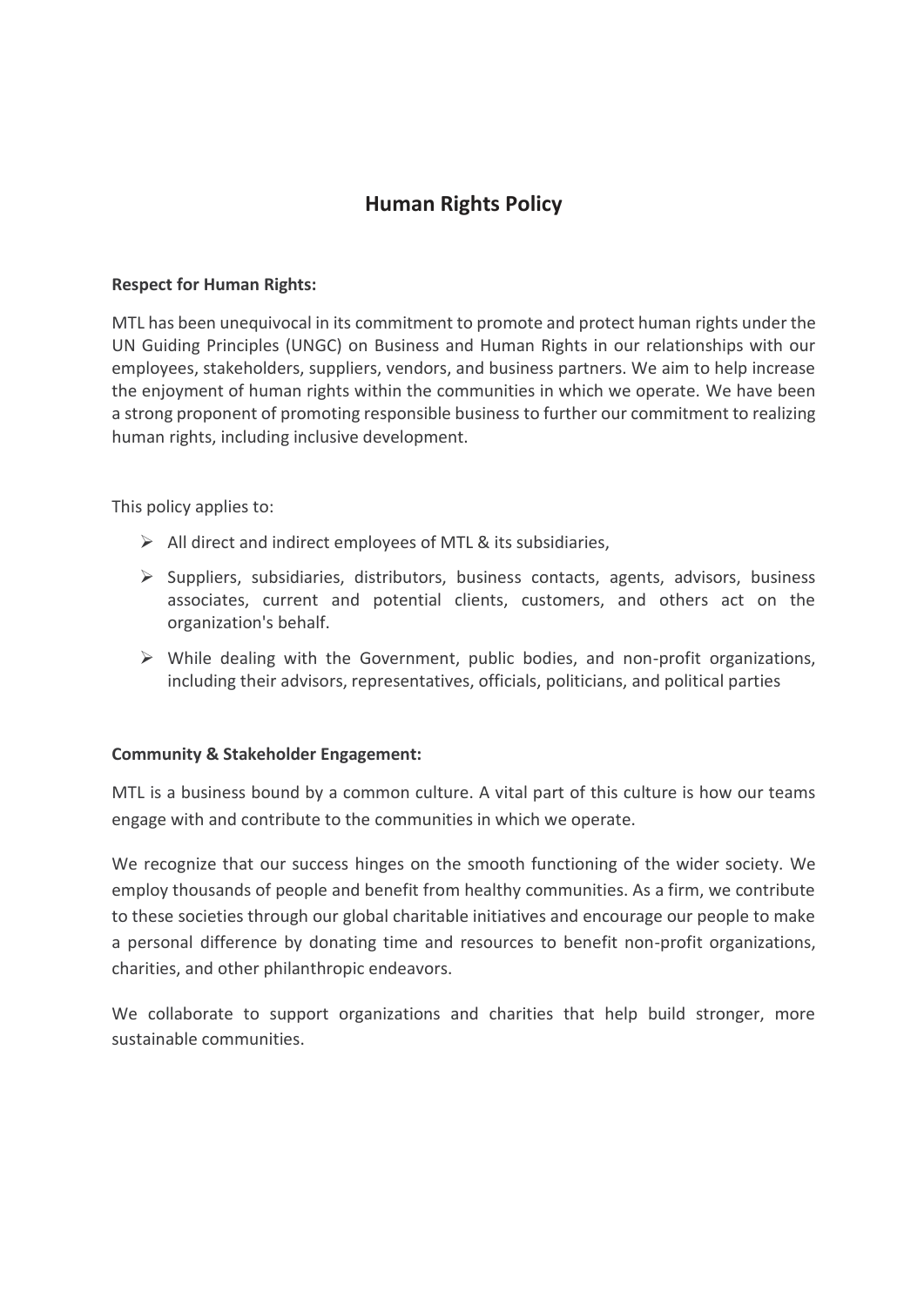#### **Diversity, Equality, and Inclusion:**

We are committed to advocating and promoting diversity, equality, and inclusion. We believe that Diversity, Equality, and Inclusivity (DE&I) at the workplace is an instrument for growth, and we value and celebrate the uniqueness of every individual by fostering an environment of inclusion and empowerment. We believe success means equality of opportunity for all our people, thus creating an inclusive environment that values the diversity of background, experience, ideas, and opinions. Enhancing diversity efforts across all underrepresented groups supports our most important asset, our employees, and, we believe, makes us more competitive and better investors. MTL promotes and supports a diverse workforce across all levels.

The Organisation is dedicated to creating a fair and transparent work environment with mutual respect. We work to maintain workplaces free from discrimination or harassment based on race, sex, color, national or social origin, ethnicity, religion, age, disability, sexual orientation, gender identification or expression, political opinion, or any other status protected by applicable law. The basis for recruitment, hiring, placement, development, training, compensation, and advancement at the Organisation is qualifications, performance, skills, and experience.

## *[Read More:* Microsoft Word - [Employee Handbook -](https://www.manjushreeindia.com/files/Equal%20Opportunity%20%20Anti%20Discrimination%20Policy.pdf) New V1 (002) [\(manjushreeindia.com\)](https://www.manjushreeindia.com/files/Equal%20Opportunity%20%20Anti%20Discrimination%20Policy.pdf)*]*

## **Freedom of Association and Collective Bargaining:**

We respect our employees' right to join, form, or not to join a labor union without fear of reprisal, intimidation, or harassment. A legally recognized association represents employees; we are committed to establishing a constructive dialogue with them/works committees/individually through collective bargaining. The Organization is committed to collective bargaining in good faith with such representatives.

## **Equal Opportunity / Anti-Discrimination:**

The Organization prohibits employment discrimination based on Caste, Race, Sex, Color, Creed/Grade, Religion, Disability, Age, Height, Weight, Veteran status, or Marital status. It does not permit the lowering of bona fide job requirements, performance criteria, or qualifications to give preference to any employee or applicant for employment based on the above basis of discrimination.

MTL's Policy on Harassment at workplace anti-discrimination applies to everyone who works with or is engaged in the operations of the Organisation.

Harassment is any form of behavior that is unwelcome, unsolicited, unreciprocated, and usually (but not always) repeated. It is the behavior that has the purpose or effect of violating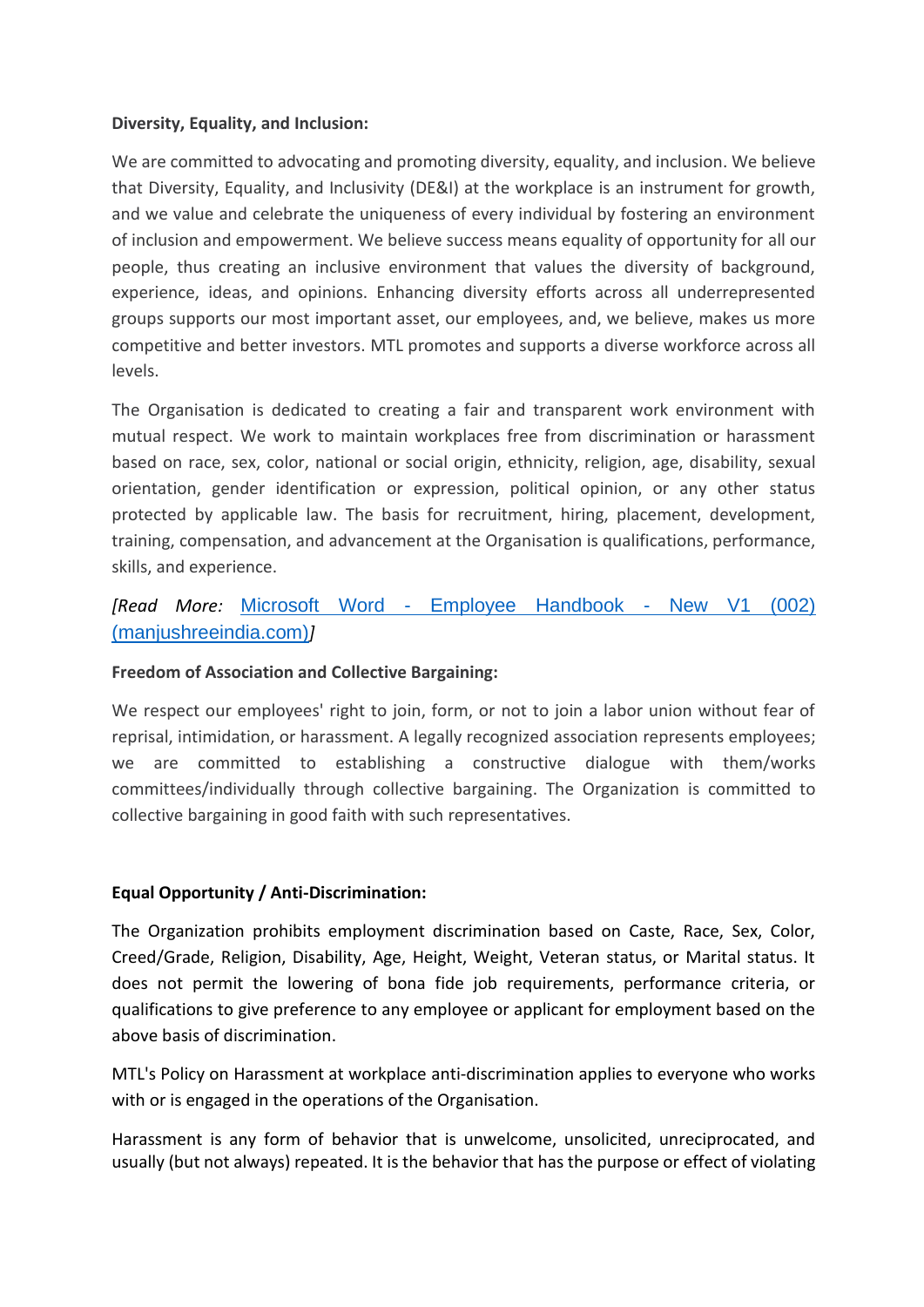an associate's dignity or creating an intimidating, hostile, degrading, humiliating, or offensive environment. In the perception of the recipient of the conduct, it should reasonably be considered as having that purpose or effect.

For harassment to occur, there does not have to be an intention to offend or harass. It is the impact of the behavior on the person receiving it, together with the nature of the behavior, which determines whether it is harassment.

Some common examples of harassment are:

- $\triangleright$  Telling insulting jokes about groups and/or genders.
- $\triangleright$  Displaying offensive posters or screen savers.
- ➢ Making derogatory comments about someone's race or religion.
- ➢ Improper physical contact, derogatory language, or intimidating actions.
- $\triangleright$  Using any abusive language in the workplace.
- ➢ Insulting or threatening gestured or language (overt or implied) or continual and unwarranted shouting in the workplace.
- ➢ Unjustified and unnecessary comments about an associate's work or capacity for work.
- ➢ Openly displayed pictures, posters, graffiti, or written materials might be offensive.
- ➢ Phone calls or messages on electronic mail/snail mail or computer networks are threatening, abusive, or offensive to associates.
- $\triangleright$  The exclusion of an associate or group from regular conversations, work assignments, work-related social activities, and workplace networks.

Abuse by a reporting manager concerning an employee who reports to them or over whom they have supervisory authority and which:

- ➢ Intimidates, humiliates, or undermines another associate by belittling them, or
- $\triangleright$  Excessively, destructively, or inappropriately criticizing or reprimanding them, or overly scrutinizing their work, or
- ➢ Makes demands that are unreasonable and outside that other associate's role; or
- $\triangleright$  Makes demand to perform an action that is in breach of the principles of any policy of MTL.

*[Read More:* Microsoft Word - Employee Handbook - [New V1 \(002\) \(manjushreeindia.com\)](https://www.manjushreeindia.com/files/Equal%20Opportunity%20%20Anti%20Discrimination%20Policy.pdf)*]*

#### **Prevention of Sexual Harassment:**

The Organisation aims to provide a safe working environment and prohibit sexual harassment. Hence any act of sexual harassment or related retaliation against or by any associate is unacceptable. Therefore, MTL's Policy on Prevention of Sexual Harassment intends to prohibit such occurrences and detailed procedures from following when an employee believes that a violation of the policy has occurred within the ambit of all applicable regulations regarding sexual harassment. The policy outlines the preventive measure and framework for dealing with complaints if raised.

The Company mandates once in two years all employees to undergo training on POSH, which includes an assessment subsequently.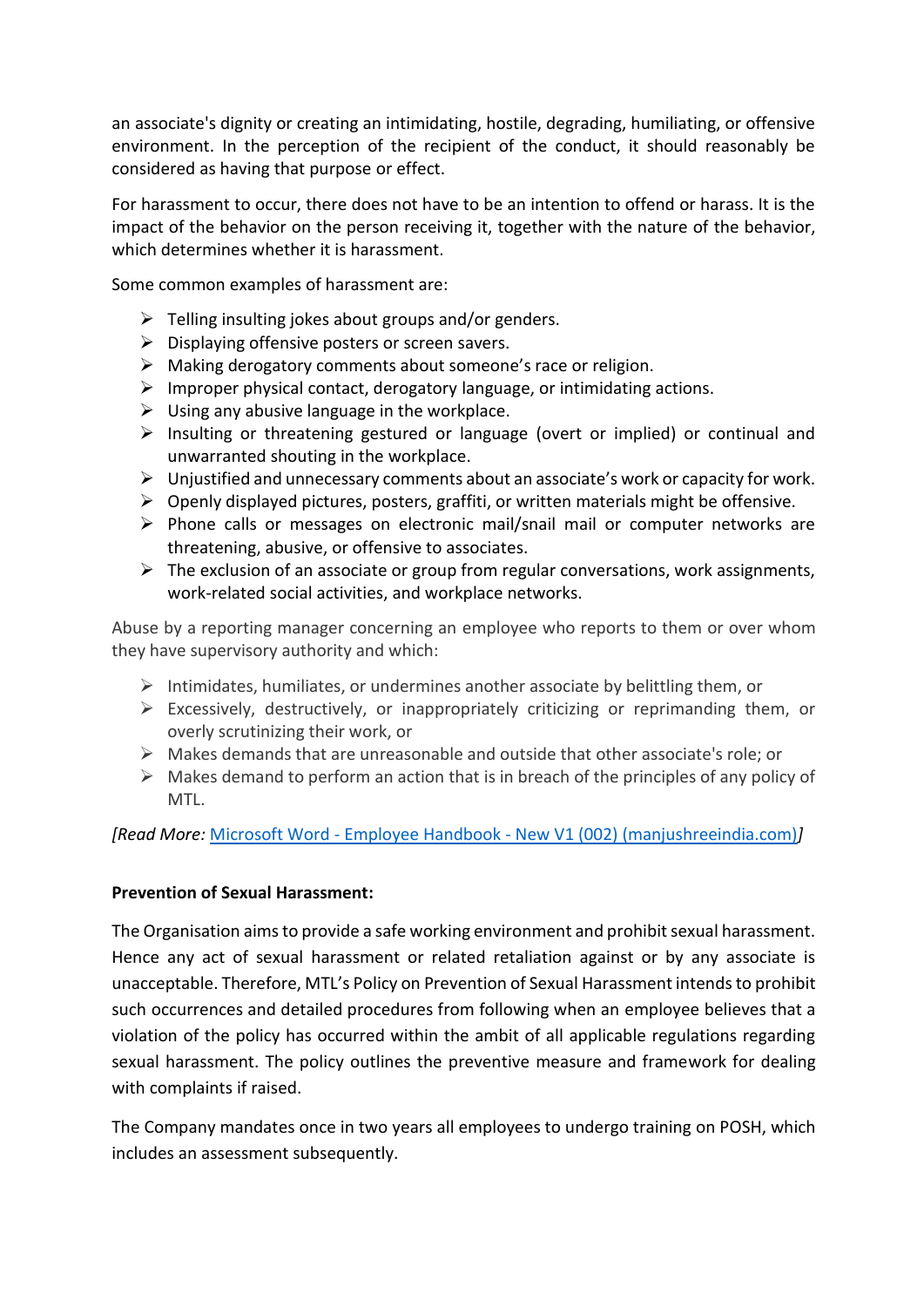## *[Read More:* [POSH.pdf \(manjushreeindia.com\)](https://www.manjushreeindia.com/files/POSH.pdf)*]*

## **Environment, Health & Safety:**

MTL is committed to conducting its operations using principles of sustainable development to minimize the impact on the environment and protect the health and safety of our employees, service providers, neighbouring communities, and customers.

*[Read more:* Microsoft Word - Employee Handbook - [New V1 \(002\) \(manjushreeindia.com\)](https://www.manjushreeindia.com/files/Environment,%20Health%20&%20Safety%20Policy%20(EHS).pdf)*]*

#### **Ethics:**

The Organization demonstrates greater transparency in the transaction. We commit to strict ethical and lawful business while transacting with all external and internal customers, the Government, and the general public. The Organization adheres to stringent quality measures in all the products and services provided to the customers. The Organization adds more excellent value to the development and services provided to the customers by implementing the constructive feedback received from the internal and external customers and practicing continuous improvement. The Organization is committed to strict compliance with all laws and regulations of the land.

*[Read more:* Microsoft Word - Employee Handbook - [New V1 \(002\) \(manjushreeindia.com\)](https://www.manjushreeindia.com/files/Ethical%20Policy.pdf)*]*

## **Healthy Workplace, Work Hours, Wages & Benefits:**

We maintain a healthy working atmosphere in the Organization by treating all the employees diligently and boosting their morale. We conduct regular assessments and ensure compliance with various Organization policies and procedures.

We compensate employees competitively relative to the industry and local labor market and under terms of applicable laws. We ensure full compliance with applicable wage, work hours, overtime, and benefits laws.

In addition to wages and salaries, MTL provides employees with various services and programs known as employee benefits [Read more: Microsoft Word - [Employee Handbook -](https://www.manjushreeindia.com/files/Employees%20Extended%20Benefits%20Policy.pdf) New V1 [\(002\) \(manjushreeindia.com\)\]](https://www.manjushreeindia.com/files/Employees%20Extended%20Benefits%20Policy.pdf).

#### **Child Labour:**

MTL prohibits child laborers and forced or compulsory labor, including bonded labor, slavery, and human trafficking. No child shall be employed or permitted to work directly or indirectly through contractors in any of the units of the Organization and vendors/suppliers.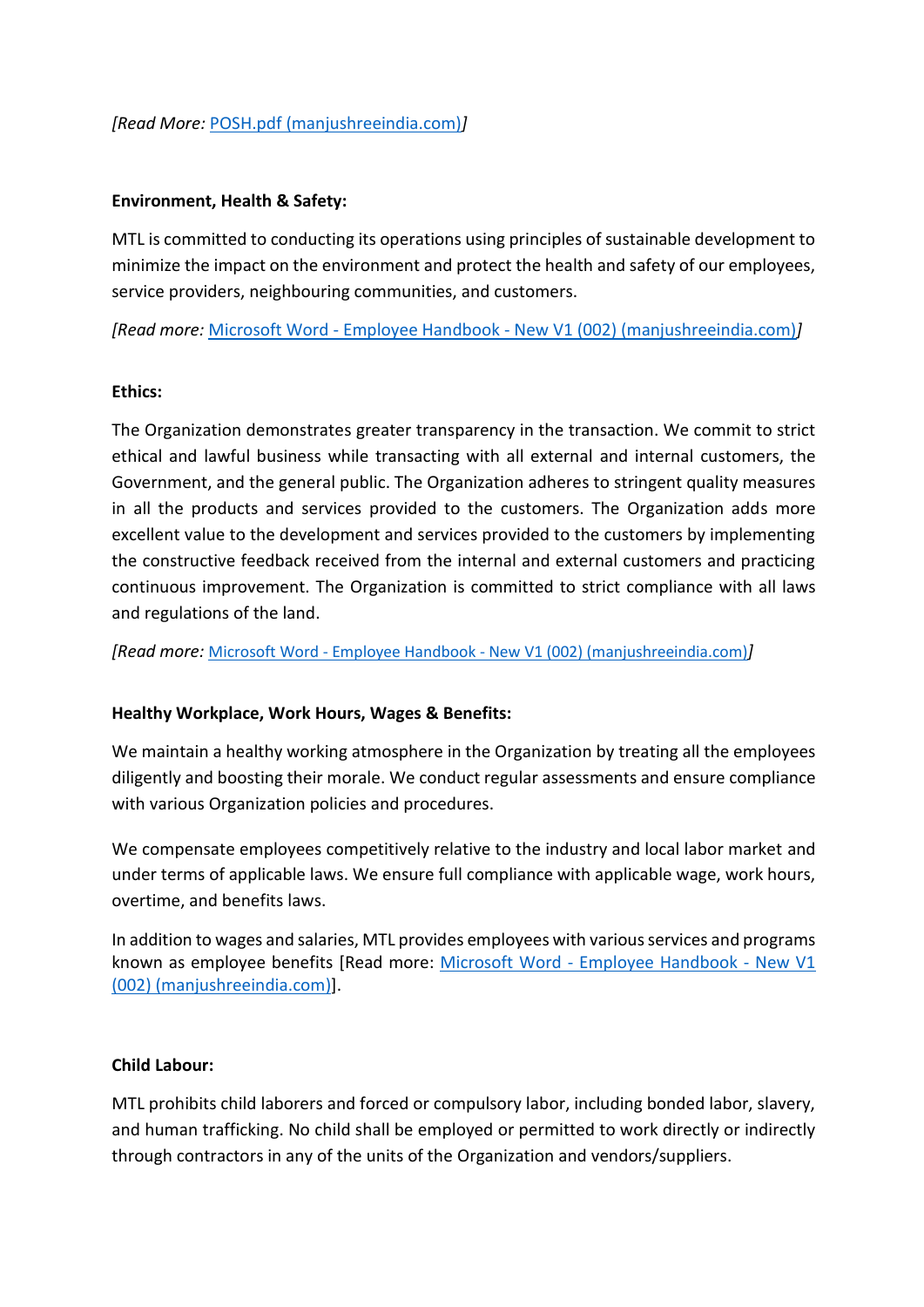[*Read more:* Microsoft Word - Employee Handbook - [New V1 \(002\) \(manjushreeindia.com\)](https://www.manjushreeindia.com/files/Child%20Labour%20Policy.pdf)*]*

## **Modern Slavery, Forced / Bonded Labor and Human Trafficking:**

MTL's philosophy is to respect and promote human rights, and, as part of this, MTL is committed to addressing modern slavery in our business, operations, and supply chains.

We are committed to exhibiting zero tolerance towards all facets of modern slavery, as elaborated under the UN Declaration of Human Rights and the conventions of the International Labour Organisations specified to forced or compulsory labor.

The Organization prohibits the use of all forms of forced labor, including prison labor, indentured labor, bonded labor, military labor, slave labor, and any form of human trafficking.

## **Flexible Work Culture:**

Providing a flexible work culture helps us retain talent and keeps our employees motivated and engaged.

We have a suite of flexible work arrangements across pan India, which may include benefits like Paternity and Maternity leave *[Read more:* Microsoft Word - [Employee Handbook -](https://www.manjushreeindia.com/files/Maternity%20&%20Paternity%20Benefit%20Policy.pdf) New [V1 \(002\) \(manjushreeindia.com\)](https://www.manjushreeindia.com/files/Maternity%20&%20Paternity%20Benefit%20Policy.pdf)*]*, Time off for personal reasons, time off for Individual Corporate Responsibility, and Corporate Social Responsibility activities, etc.

## **Promoting Employee Morale, Skill Upgradation, and Career Development:**

All our employees are covered under competency development programs relevant to their role in the Organization. Our Competency Development Program brings relevance and flexibility to competency development for a position along multiple competency dimensions. Our continuous education programs like Prarambha, Pragathi, delivered through the T&D as a Service platform, span technology, domain, business, process, behavior, and leadership.

The T&D platform enables employees to stay relevant and develop a culture of continuous learning. The T&D platform deploys Skill Knowledge Unit (SKUs) to provide a holistic education for employees and offers interactive, on-demand, contextual, and personalized upskilling to employees in self-service mode through world-class content and assessments from various learning partners.

We provide training to all employees without differentiating on gender, age, or physical ability. We also have specialized programs for senior leadership. Our Training group offers industry-benchmarked learning programs to ensure talent enablement. The Training Team has many learning offerings and interventions, including technical, managerial, and process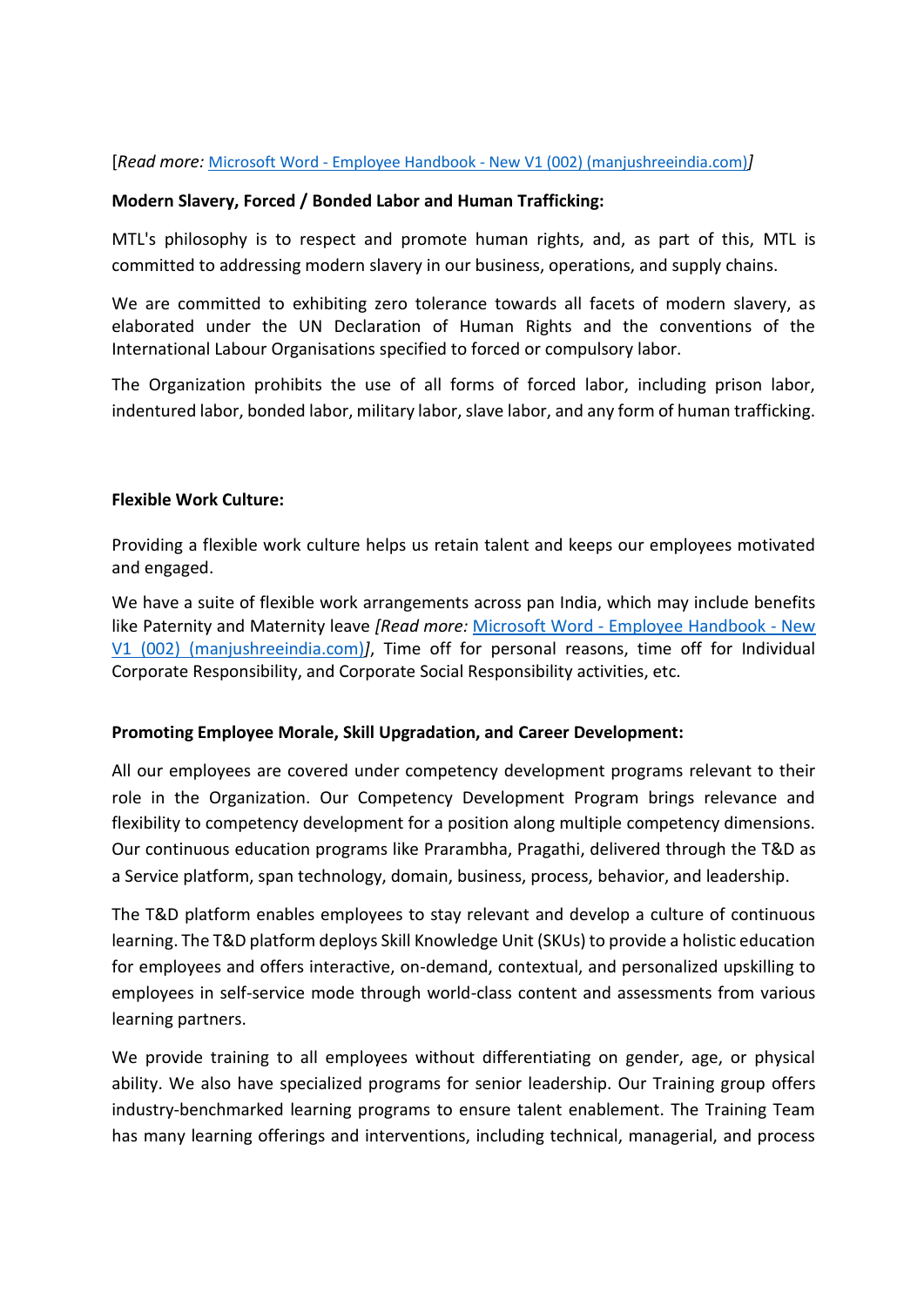skills, industry domain knowledge, and leadership skills for employees and our strategic clients.

#### **Public Reporting:**

We report to the public on our Human rights-related policies, commitments, efforts, and statements consistent with this Human Rights Policy through our website.

#### **Grievance Mechanism:**

MTL implements the standards in related policies, processes, and guidelines across all our business operations. MTL conducts training to strengthen in-house awareness and education on the practice of human rights. MTL believes that an empowered workforce is the best way to receive feedback and identify improvement areas.

*[Read More:* Microsoft Word - Employee Handbook - [New V1 \(002\) \(manjushreeindia.com\)](https://www.manjushreeindia.com/files/Grievance%20Policy.pdf)*]*

#### **Whistle Blower:**

MTL believes that all the violations should be brought to the notice of the management. This helps the management avoid fraud activities that are occurring / might occur due to specific negligence in the system in the Organization with regards to monetary & non-monetary assets. An employee, customer, vendor, stakeholder, or business partner who observes an unethical or improper practice (not necessarily a violation of the law) shall be able to approach the Audit Committee/ Management/ HR without necessarily informing anyone.

MTL's Whistleblower Policy is a critical means through which stakeholders can raise actual or suspected violations. Ethics Counsellor/Chairman of the Audit Committee is in charge of investigative procedures laid down and defined under the Whistleblower policy.

*[Read more:* Microsoft Word - [Employee Handbook -](https://www.manjushreeindia.com/files/Whistle%20Blower%20Policy.pdf) New V1 (002) [\(manjushreeindia.com\)](https://www.manjushreeindia.com/files/Whistle%20Blower%20Policy.pdf)*]*

#### **Data Privacy:**

MTL is committed to protecting employees' data privacy (including ex-employees and retirees), customers, and suppliers. Our current data protection and privacy framework include multi-layer password-protected authentication systems, automatic tools and tracking mechanisms, audits, and information sharing on a need-to-know basis. We do not disclose information to third parties without the explicit consent of our stakeholders unless required by law to do so.